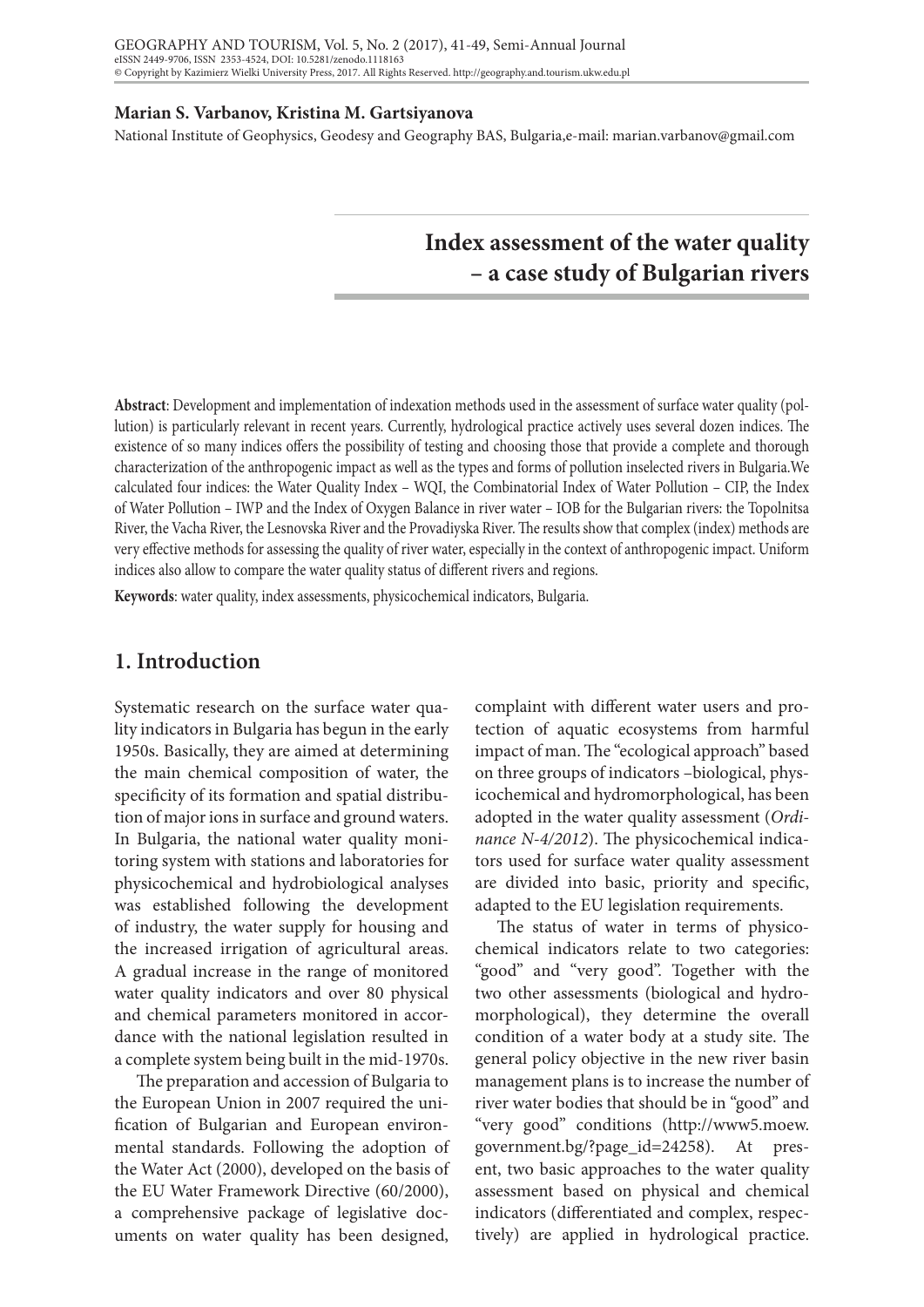The differentiated approach provides information about the condition of the research object only on its individual parameters. The result can not be considered representative of the quality status of whole water bodies. Through the integrated approach based on multiple indicators (statutory), a single final assessment of water quality is provided, which can be presented in the form of scores, grades or ranks.

In modern hydrochemical studies, the development and implementation of various methods (complex and differentiated analyses and assessment of the water quality status) play an important role. They determine the forms in which contaminants occur in water and the anthropogenic sources of pollution. The development and implementation of indexation methods to assess the quality (pollution) of surface water is particularly relevant in recent years. One of the most common reviews includes dozens of indices that differ in the set of indicators, the mathematical algorithm used to calculate the water quality and the choice of reference values. The existence of so many indices provides the possibility of testing and choosing those that, depending on pre-selected criteria, determine the quality of the examined waters in the most complete and objective way.

This paper examines the use of different index assessments of the quality of surface waters in Bulgaria and aimed at providing a comprehensive picture of their status and potential use.

### **2. Methods - indices of comprehensive river water quality assessment**

The four indices, distinguished based on their algorithm, a set of indicators and benchmarks of physical and chemical indicators, have been tested for selected rivers in Bulgaria (Fig. 1). They are commonly used in different regions of the world and in some countries they are the main method of assessing the water status:

- 1. Water Quality Index WQI (Canada, recommended by UNEP);
- 2. Combinatorial Index of Water Pollution CIP (Russia);
- 3. Index of Water Pollution IWP (Russia);
- 4. Index of Oxygen Balance in river water IOB (Belgium, the Netherlands, Luxembourg).



**Figure 1**. Location of the researched catchments against the background of the river network in Bulgaria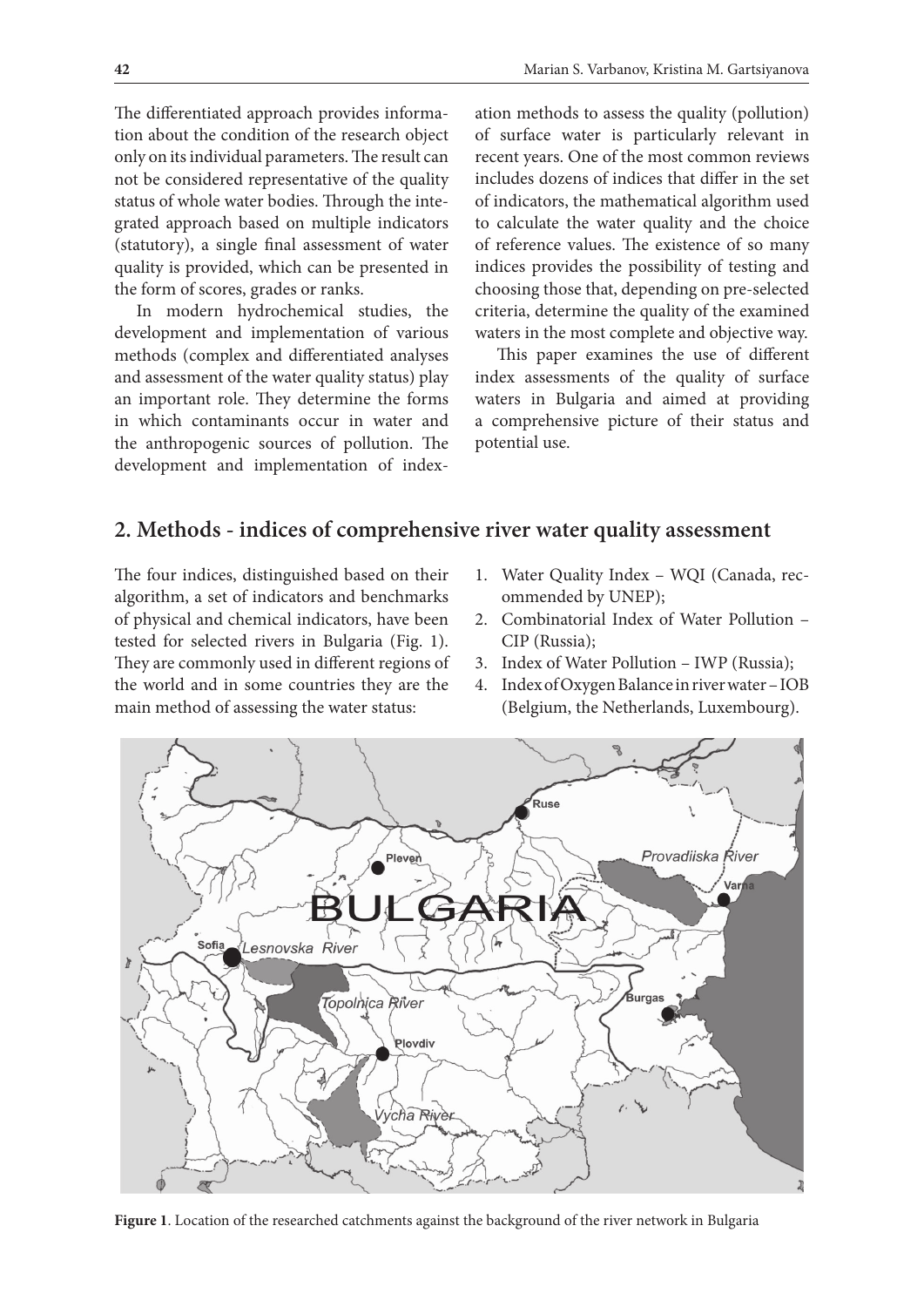The CCME Water Quality Index (1.0) (CCME, 2001) is based on a formula developed by the British Columbia Ministry of Environment, Lands and Parks and modified by Alberta Environment and Parks, and officially a country.<br>
The physical parameters of physical parameters, because of physical parameters, because of physical parameter used in all its provinces from the late 1990s. In 2006, the program was recommended by UNEP UN for general use in the assessment of surface water quality (http://www.unep.org/). The Index incorporates three elements: scope (F1) – the number of variables not meeting the water quality objectives; frequency (F2) – the number of times these objectives are not met; and amplitude  $(F3)$  – the amount by which the objected elements w objectives are not met. After determining the values of individual components of the integrated formula, the index of water quality is  $H = \frac{N_{LC_i}}{N_{LC_i}} \times 100\%$ calculated, using the following formula:

$$
WQI = 100 - \left(\frac{\sqrt{F_1^2 + F_2^2 + F_3^2}}{1,732}\right)
$$

represents the "worst" water quality and 100 determined by the relative of a range between 0 and 100, where 0  $\frac{1}{2}$ represents the "best" water quality. Once the limit concentration is determined by the relation is determined by the relationships: is classified by referring to one of the following  $K_i = \frac{C_i}{LC_i}$ , categories (Table 1). The divisor of 1.732 normalises the obtained values to a range between 0 and 100, where 0 CCME WQI value is determined, water quality

the index for a large amount of data. For this was exceeded, *Ci* is the gence (need 1).<br>It is not advisable to manually calculate where *Ki* indicates how much the limit concentration purpose, an Excel macro has been developed, which enables fast handling of large data sets **Si and Si and Si and Si and Si is calculated components in the selected components is calculated components in the selected components is calculated as**  $\frac{1}{2}$  **and \frac{1}{2}** 

(without much preparation) for a significant range of physicochemical parameters, because reference values can be set depending on the purpose of the study and specific legislation in a country.

The second presented index is known as um was recommended by a Combinatorial Index of Water Pollution (CIP), developed by the State Hydrochemical  $\frac{1}{2}$  (and  $\frac{1}{2}$  of the  $\frac{1}{2}$  of the study and  $\frac{1}{2}$  on the purpose of the Russian Federation and is now ee elements: scope widely used to assess the quality of river water f variables not meeting the (Nikanorova, 1984; Vasilieva et al., 1998; Venit- $\frac{1}{2}$  and  $\frac{1}{2}$  as a Combinatorial Index is known as a Combinatorial Index is known as a Combinatorial Index is known as a Combinatorial Index of Pollution and  $\frac{1}{2}$  and  $\frac{1}{2}$  and  $\frac{1}{2}$  and  $\frac{1}{2}$  a ese objectives are not met; how many times the limit concentrations (LC) - the amount by which the for selected elements were exceeded. It is calcu-<br>act. After determining that a lated as follows: lated as follows:

$$
H_i = \frac{N_{LC_i}}{N_i} \times 100\%,
$$

 $\left( -F_2^2 + F_3^2 \right)$  where *Hi* is a repeated exceedance of the limit concen- $\left(\frac{1.732}{1.732}\right)$  tration for the *i*th element, N<sub>LCi</sub> is the number of anaexceeds the limit concentration, *Ni* is the total number  $\frac{1}{132}$  **distributed in the** *Hi* is a repeated by itinal results, in which the content of the *i*th element is the result analysis for the *i*th element. LCi *Hi* = ×

 $\theta$  and 100, where  $\theta$  The exceedance of the limit concentration is determined by the relationship:<br>

$$
K_i = \frac{C_i}{LC_i},
$$

Example 1 amount of data. For this was exceeded, *Ci* is the concentration of the *i*th ele-<br>each has been developed ment in the analysed water expressed in madm<sup>3</sup> manually calculate <sub>where *Ki* indicates how much the limit concentration</sub> ment in the analysed water expressed in mg·dm-3.

| <b>CATEGORIES</b>   | <b>RANK</b> | <b>WATER QUALITY</b>                                                                                                                                                    |
|---------------------|-------------|-------------------------------------------------------------------------------------------------------------------------------------------------------------------------|
| Excellent           | $95 - 100$  | water quality is protected; basically no threat or deterioration; con-<br>ditions very close to natural or pristine levels                                              |
| Good (very good)    | $80 - 94$   | water quality is protected; minor threats or deterioration; condi-<br>tions rarely depart from natural or desirable levels                                              |
| Fair (good)         | $65 - 79$   | water quality is usually protected but occasionally threatened or<br>deteriorated; conditions sometimes depart from natural or desirab-<br>le levels, slightly polluted |
| Marginal (critical) | $45 - 64$   | water quality is frequently threatened or deteriorated; conditions<br>often depart from natural or desirable levels, polluted water                                     |
| Poor (bad)          | $0 - 44$    | water quality is almost always threatened or deteriorated; con-<br>ditions usually depart from natural or desirable levels, heavily<br>polluted water                   |

Table 1. Interval scheme for the classification of waters in relation to their quality based on WQI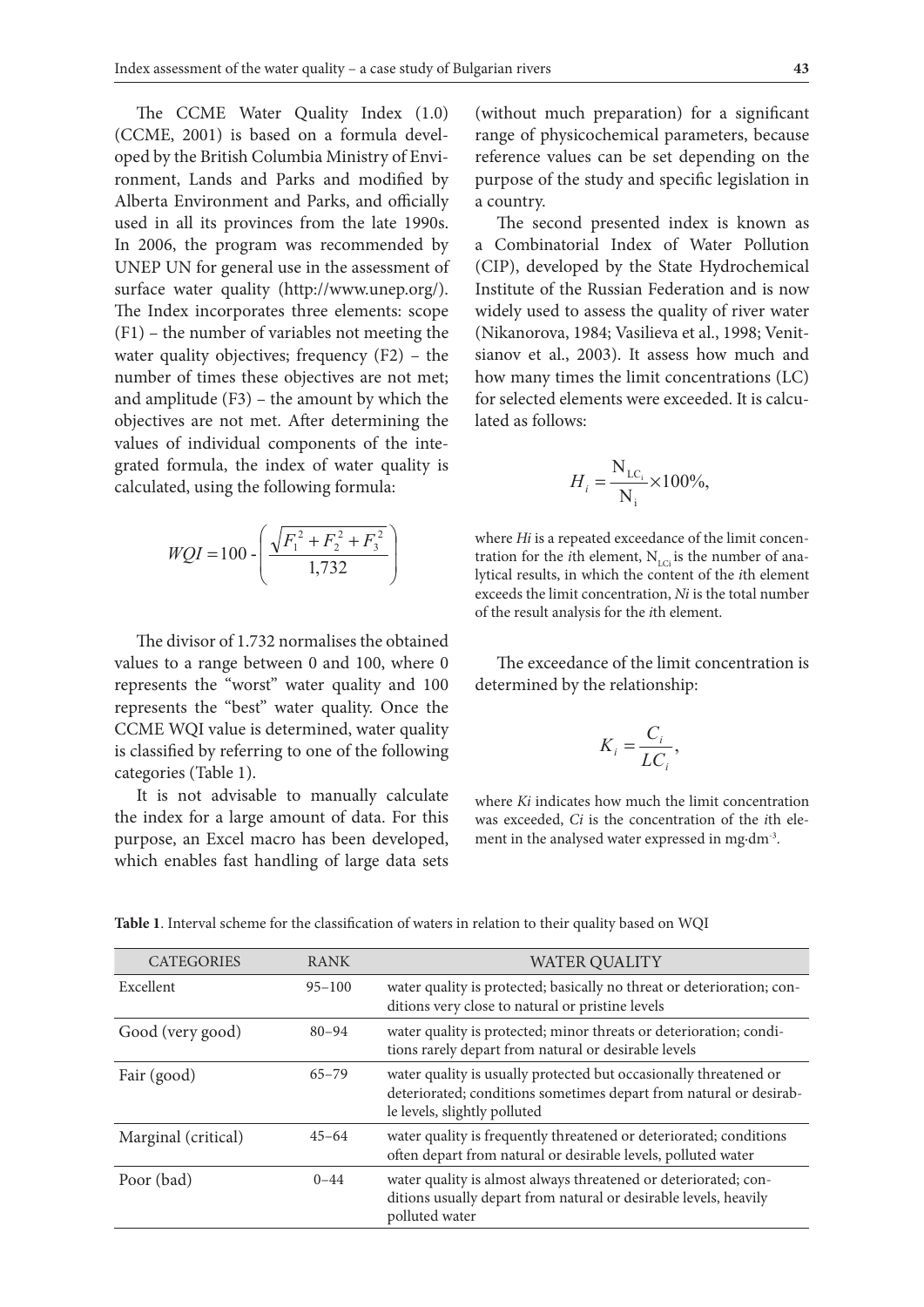The total assessment score Si for each of the selected components is calculated assessment score Si for each of the selected components is calculated as  $I^{IL}$ selected components is calculated as follows:

as follows: the following the following the following term of the following term of the following term of the f

$$
S_i = H_i \times K_i
$$

and the final formula of CIP is: and the final formula of CIP is:

$$
CIP = \sum_{i=1}^{n} S_i.
$$

For each indicator, a rating scale was created. The introduced. In the ing from "clean" to "extremely dirty" waters. The higher of CIP means ing from "clean" to "extremely dirty" waters. The high value of CIP means "bad" water. are compared with and its control of the interior is to affice as a definite assessment of water quality and its classification for different uses (Emelianonova classes from "very cl The final assessmentis based on 5 classes, rang-The main objective of this method is to arrive et al.,1983).

provides a limit and chemical very often quick assessments of the water **provides** a comprehensively quality status are required in hydrological river water quality practice, using a limited number of physical and chemical indicators. The Index of Water Pollution (IWP) (Gagarina, 2012) and the Index of Oxygen Balance in river water (IOB) (Colombo, 1992) are such indices.

> IWP is calculated based on a number of indicators. In the classic case, 6 physicochemical indicators are used, of which "dissolved  $oxygen$ " and " $BOD<sub>5</sub>$ " (biochemical oxygen demand) are mandatory. This is due to the fact that these indicators are particularly sensitive to human impact.  $BOD_5$  is an integral indicator ration"), bi of readily oxidisable organic substances. Water quality deteriorates rapidly with their increasing content, which results in a rapid reduction **3. Results**  in dissolved oxygen in the water. Amodified version of the index was used in this study. The indicators used are those with complete and representative data. The average annual values for the period of 2000–2014 are used in the calculations. The index formula is as follows:

$$
IWP = \frac{1}{8} * \sum_{i=1}^{n=8} \frac{c_i}{s w_{i'}}
$$

 $SWQ_i$  is the value of the water quality standard for this indicator. where *C<sub>i</sub>* average annual concentration of indicator *i*, indicator.

public 1. is.<br>
Depending on the measured values of BOD5, dissolved oxygen and pH as required by the  $I^{1}$  IWP and specific meanings of SWQ ("rules") d on 5 classes, rang- utory values of the analysed indicators. The emely dirty" waters. obtained results of IWP under that formula method is to arrive the class of water quality is determined. The  $I$ uality and its degrees of contamination are presented in 7 are introduced. In this case, they replace statare compared with the tabular evidence and classes from "very clean" to "extremely dirty".

The last index tested for Bulgarian rivers. sments of the water provides a comprehensive assessment of the number of physical chemical indicators. The Index of Oxygen Bal-The Index of Water ance in water without load (Colombo, 1992) is developed in the Benedux contribution of the Surface which is used in the Netherlands and Luxembourg). It uses a quality status through the use of physical and dissolved oxygen concentration expressed in % (in Bulgarian legislation referred to as chemical indicators, evaluating self-cleaning ase, 6 physicochem-<br>ase, 6 physicochem-<br>organic load. This index has been developed of which "dissolved in the Benelux countries (Belgium, the Neth $f_1 \cdot f_2 \cdot f_3 = \frac{f_1}{f_2}$  of the indicators and Luxembourg). It uses a dissolved particularly sensitive garian legislation referred to as "oxygen satu-**3.1. Application of the Water of the Water of the final assessment is also that is also the final assessment is** river water quality using several physical and a fast integral assessment of the surface water ability of water bodies and determining their erlands and Luxembourg). It uses a dissolved oxygen concentration expressed in % (in Bulration"), biochemical oxygen demand (BOD*5*) and the content of ammonia nitrogen (N-NO*4*). The assessment of IOB at a monitoring point of a water body is carried out for each of the indicators according to a scale of scores depending the sum of scores and can be allocated to one of the five classes, ranging from "very poor" to "very good".

### **3. Results**

#### **3.1. Application of the Water Quality Index (WQI)**

The water quality in the basin of the Topolnitsa (Fig. 1), a left tributary of the Maritsa River, was assessed based on WQI. Many of the settlements in the catchment of the studied river have no sewage systems and wastewater treatment

plants. The discharge of wastewater takes place directly into watercourses or "septic tanks" from where it re-enters the rivers through the groundwater. The application of WQI reveals trends in water quality changes under the influ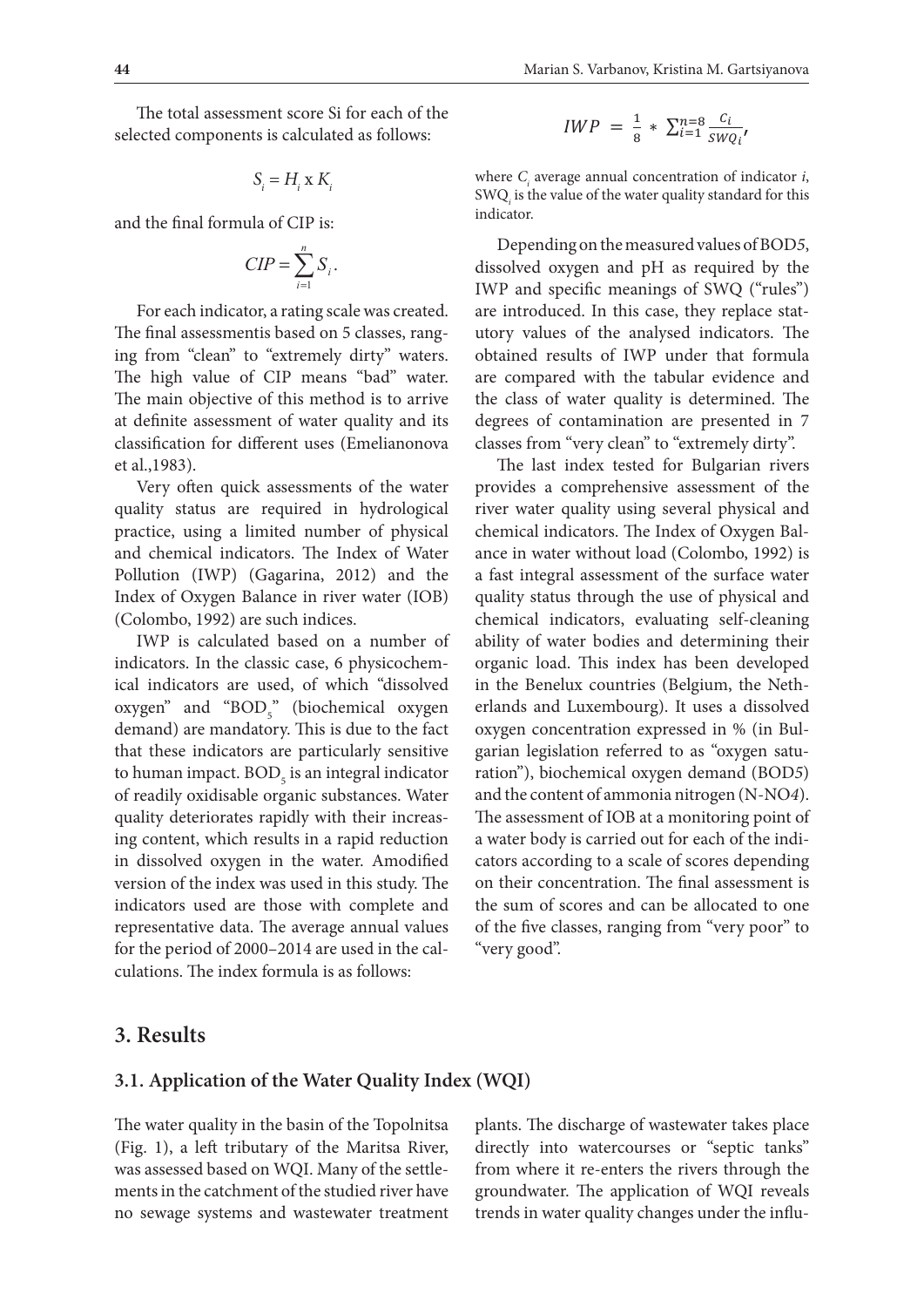ence of wastewater from the municipal sector. The following parameters were analysed – quality in the surveyed area that between oxygen, pH, conductivity, ammonia nitrogen, nitrite and nitrate ions, total nitrogen, total phosphorus, orthophosphate and BOD5. They are defined in the Bulgarian legislation for the classification of surface waters. It appears from very bad quality. under the influence of wastewater from the municipal sector. The following parameters were

the WQI estimates and studies of the river water quality in the surveyed area that between 1981 en, pH, conductivity, ammonia nitrogen, and the early 1990s, the waters were largely or e and nitrate ions, total nitrogen, total continuously subject to anthropogenic loads, phorus, orthophosphate and BOD5. They hence they can be classified as "marginal" or "poor" (Table 1, Fig. 2) in relation to its bad and very bad quality.



**Figure 2.** WQI Index in different parts of the Topolnitsa River for the period of 1981–2010 **Figure 2**. WQI Index in different parts of the Topolnitsa River for the period of 1981–2010

 $\mathbf{F}$ At some points (e.g. at the Topolnitsa River in the mouth section), the value of the WQI slightly increases. The main source of pollutants in surface water bodies in the western

th section), the value of the WQI household sewage from the settlements (withly increases. The main source of pollut- out a sewage system) and wastewater treatment part of Pazardzhik-Plovdiv Field is untreated plants (WWTP).

#### 3.1. Application of the Combinatorial Index of Water Pollution (CIP)

**3.2. Application of the Combinatorial Index of Water Pollution 2. Combinatorial Index of Water Pollution 2. Application Vacha River in the Rhodopes and the Les-** River (Fig. 4) is critical former is characterized by a relatively smaller — can be defined as "good", while in 1995anthropogenic impact due to the absence of large settlements deteriorated to "critical" or The CIP index was tested on the waters of the novska River in the Sofia Valley (Fig. 1). The large settlements, industrial sites and developed agriculture. The latter flows through a heavily developed industrial area, agricultural lands and a large number of settlements. The Vacha River has a relatively good status of wateralong its entire course (Fig. 3). The water quality deteriorated at the beginning of the study period (the 1980s), and major pollutants included: BOD5, nitrate nitrogen and, to a lesser extent, suspended matter. The load is more sustainable throughout the year and falls into the category of sustainable contamination with a moderate overshoot.

After 1990, the anthropogenic impact apparently subsided and the river reaches the status of "uncontaminated water". Based on this

er in the Sofia Valley (Fig. 1). The period. Till 1995, the status of the river's waters index, the quality of waters in the Lesnovska River (Fig. 4) is critical throughout the study can be defined as "good", while in 1995-2003 the conditions deteriorated to "critical" or even "bad".

> The main pollutants are ammonia and nitrite ions, dissolved and suspended matter, and sulphates in different years. The limit concentrations for ammonium, nitrite ions and suspended matter were in many cases exceeded up to 30 times.

> The anthropogenic load is carried by industrial and household wastewater from the region around the town of Elin Pelin, as well as by drainage water from the cinder depots of Kremikovtzi Metallurgical Works. According to the assessmentindex, waters of the Lesnovska River can not be used because they are in critical conditions.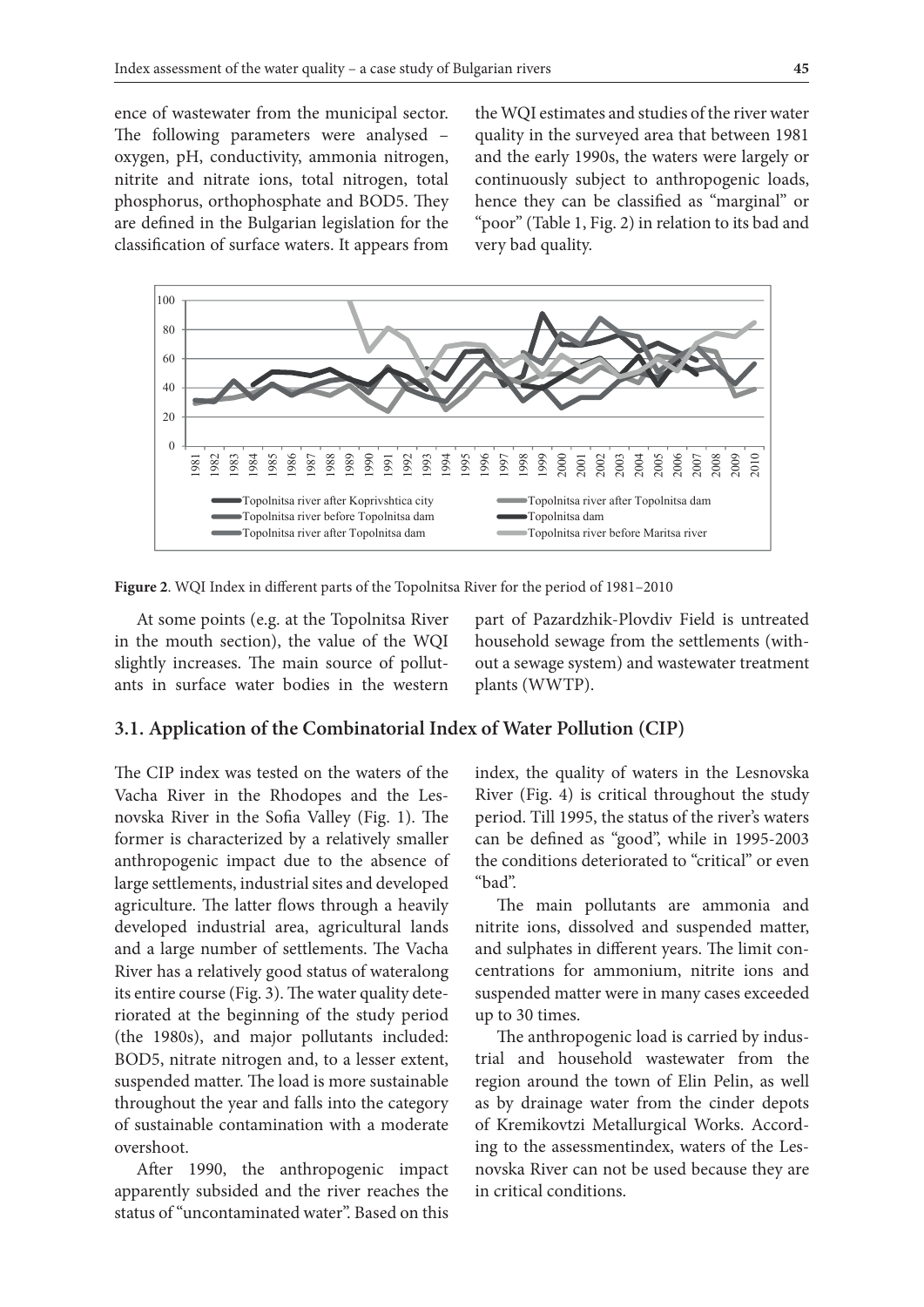

**Figure 3.** Assessment of pollution in the waters of the lower Vachareaches by the Water Quality Index (WQI) and the Combinatorial Index of Pollution (CID) for the period of 1981–2005 the Combinatorial Index of Pollution (CIP) for the period of 1981–2005



**Figure 4.** Assessment of pollution in the waters of the Lesnovska River by the Water Quality **Figure 4**. Assessment of pollution in the waters of the Lesnovska River by the Water Quality Index (WQI) and the<br>Combinatorial Index of Water Pollution (CIP) for the period of 1993-2005  $\overline{a}$ Combinatorial Index of Water Pollution (CIP) for the period of 1993-2005

# 3.3. Application of the Index of Water Pollution (IWP)

quality for the Provadiyska River (Fig. 1). The water quality. In the Prov WQI presented in this paper is used for reference and comparison. The Provadiyska is one of the largest rivers in the Black Sea drainage area. It flows into Lake Beloslavsko, west of Varna. So the inte The river flows through a large industrial area with developed chemical, cement and sugar ment in the river basin management plans water quality status (Fig. 5a, b, c). and many analytical works, the Provadiyska is

The index was tested to determine the water referred to as a "hot spot" because of the poor referred to as a "hot spot" because of the poor water quality. In the Provadiyska river mouth, a very strong technogenic impact was registered in terms of both the volume and quality of simulated wastewater as well as in the values of the integral indicators. The results of both river flows through a large industrial area indices, IWP and WQI, correlate very well in terms of the time and the assessment of critical water quality status (Fig. 5a, b, c).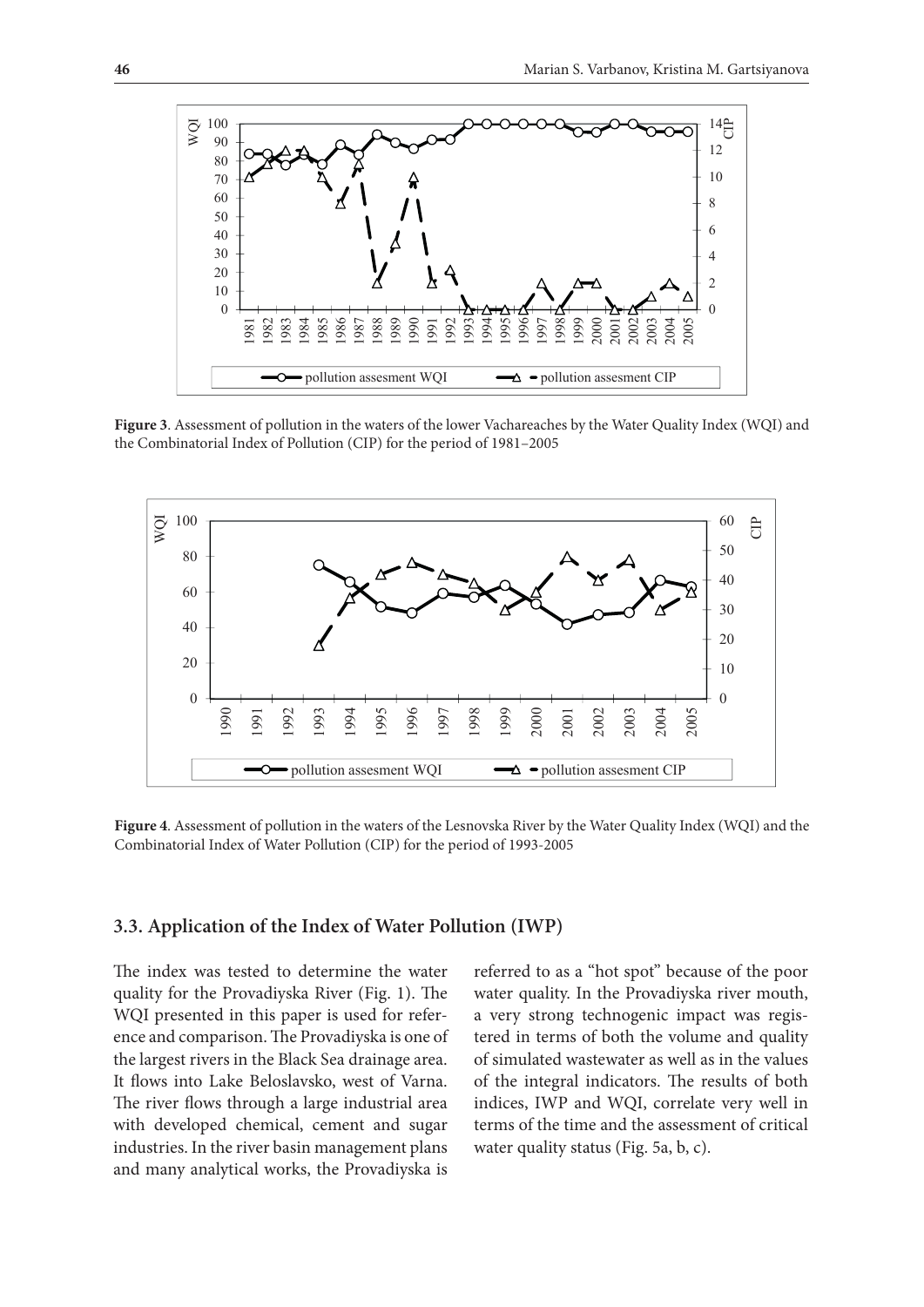



a

**b**  b **b** 



**c c** c **c**



Figure 5a, b, c. Changes in WQI and IWP values for the Provadiyska River for the period of 2000-2014

#### **3.4. Application of the Index of Oxygen Balance in water (IOB)**

In the sensitivity check of the index, the infor-<br>Provadiyska River mation about the Provadiyska River has been used for the period of 1992-2015. The conducted assessment of the condition of the  $\frac{1}{2}$  and two presence in this paper (1 ig. 0). used for the period of 1992-2015. The con-<br>  $\frac{1}{2}$  and IWP presented in this paper (Fig. 6).

Provadiyska River at its mouth through IOB about the Provadiyska River has been confirm the findings for the same river by WQI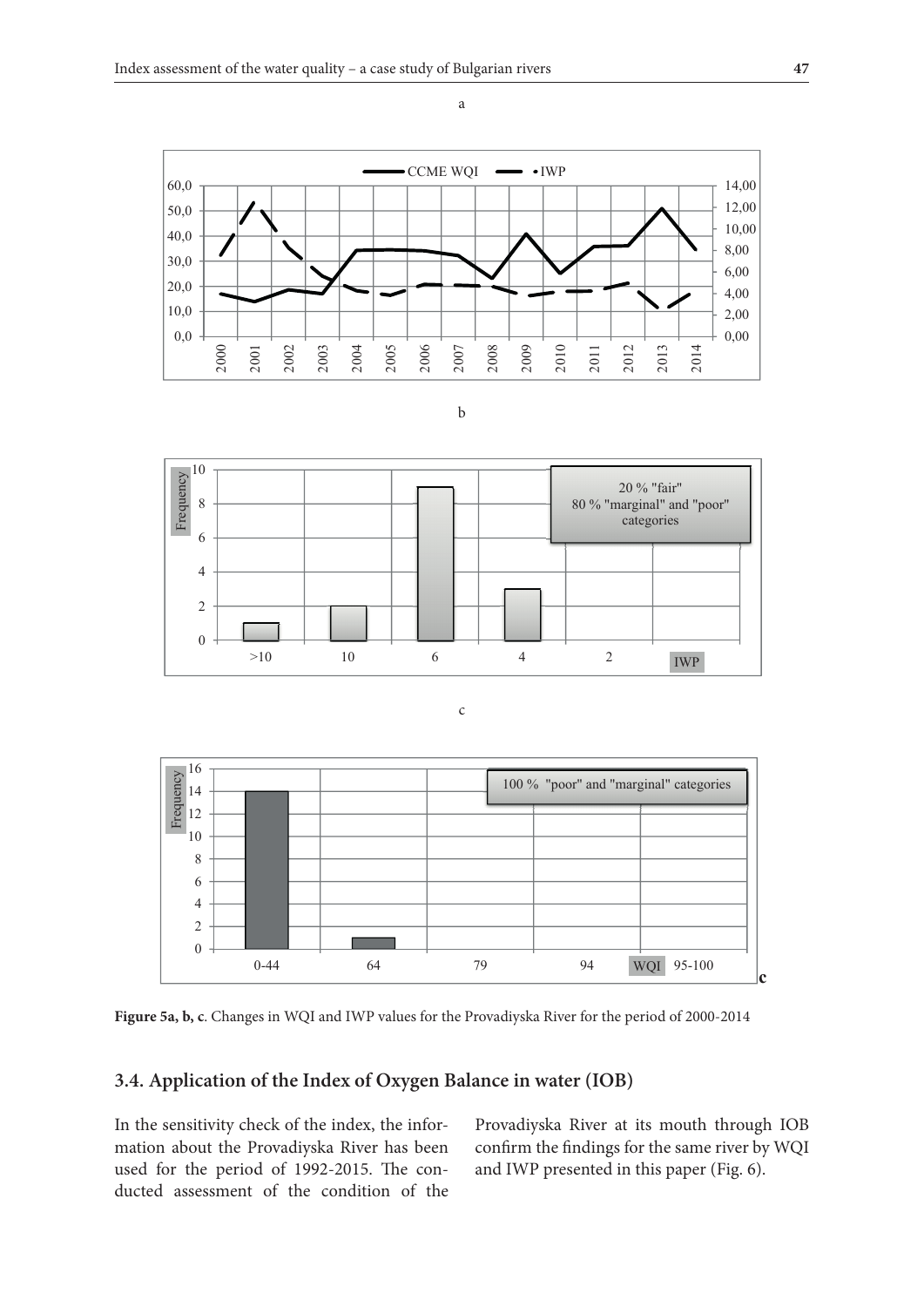

Figure 6. Assessment of the water conditions in the Provadiyska mouth according to IOB (in percentage)

According to the above chart, just over  $\frac{1}{4}$ of the sampling can be assessed as "good" and "very good". This result demonstrates very high the water. The critical condition is typical for "medium" (Fig. 7). According to the above chart, just over  $\frac{1}{4}$  the first 10 years of the study period. A steady

ood". This result demonstrates very high in the rivers has been observed. The average contribution of "bad" and "very bad" status of score for the water status assessment period is of the sampling can be assessed as "good" and trend towards a slow improvement of the water score for the water status assessment period is "medium" (Fig. 7).



Figure 7. Average annual score assessment of waters (IOB) of the Provadiyska River mouth for the period of 1992-2015 (Reference values for the conditions: 1 - "very good"/"good"; 2 - "good"/"medium"; 3 - "medium"/"bad";  $4 -$ "bad"/"very bad")

The disadvantage of this index is the limited a preliminary assessment of the river water number of indicators used and the benchmarks quality status or in combination with other for the strictly defined reference values of the indices. physicochemical indicators. It can be used for number of indicators used and the benchmarks

a preliminary assessment of the river water indices.

# benchmarks for the strictly defined reference values of the physicochemical indicators. It can **4. Conclusions**

Based on the results obtained from the application of the indices in assessing the quality of water in the Bulgarian rivers, the following conclusions can be drawn:

− The advantages of using the complex (index) methods of assessing the quality of river

water based on physical and chemical indicators have been demonstrated. They provide a more complete and thorough characterization of the anthropogenic impact as well as the types and forms of pollution in water bodies.